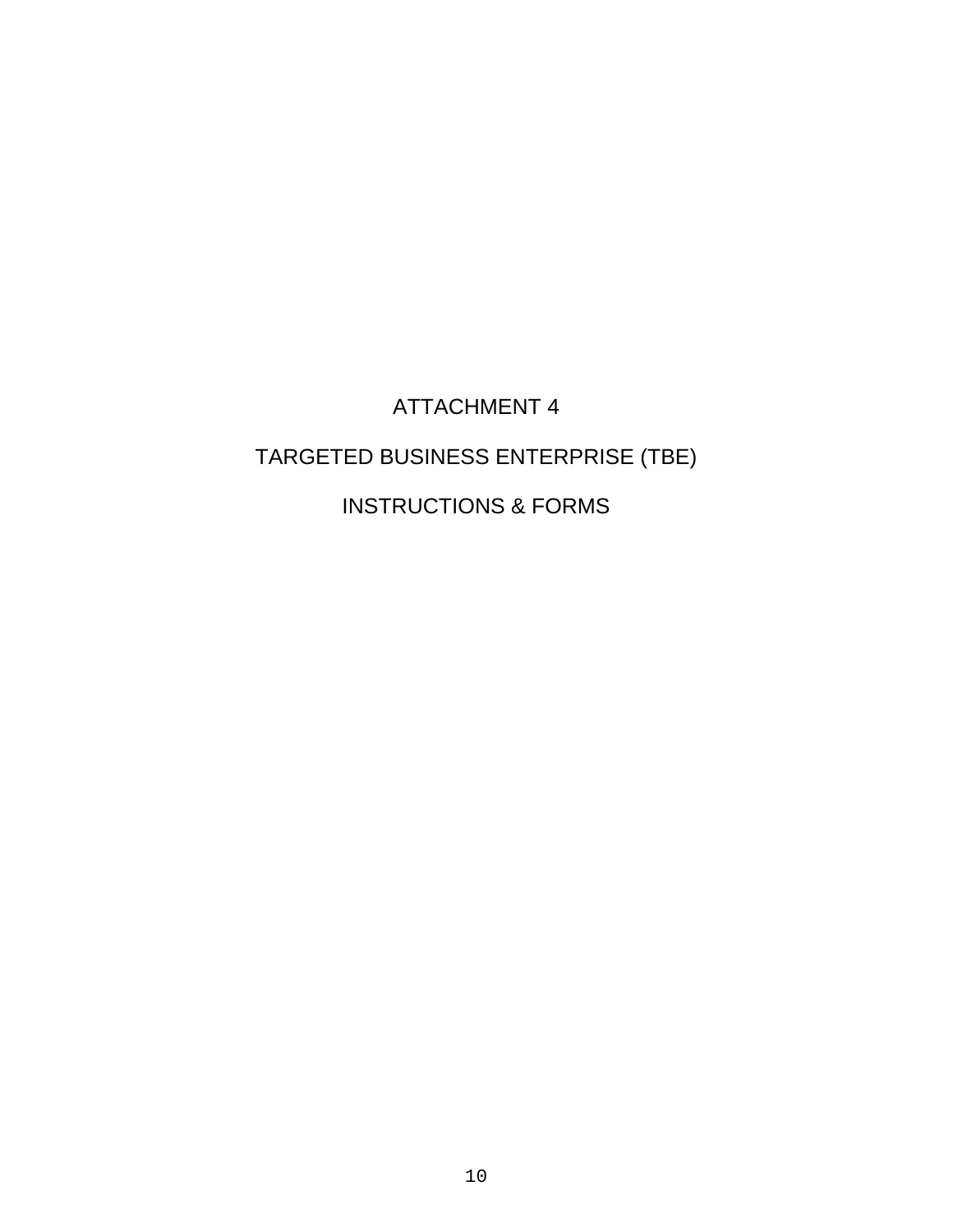

## **TARGETED BUSINESS ENTERPRISE (TBE) UTILIZATION SPECIFICATIONS for PROFESSIONAL SERVICES**

- 1. The award of the contract is conditioned upon achieving the Targeted Business Enterprise (TBE) participation goal of 17**%**. Firms that qualify as a TBE include DBE firms certified by and listed in the Wisconsin Unified Certification Program (UCP) directory and MBE and WBE firms certified by the State of Wisconsin DOA. All firms must be certified prior to the bid/proposal submission deadline. A firm certified in another state must be certified by the UCP or State of Wisconsin DOA prior to submission of proposal.
- 2. **TBE Participation**: The participation goal is based upon the total dollar value of your proposal less reimbursable items. Participation must be maintained throughout the contract, including any fee increases. For a non-certified firm proposing as Prime, participation may be obtained utilizing a TBE firm, whether DBE, MBE, or WBE. For a TBE firm proposing as Prime, the goal must be satisfied using DBE subconsultants and MBE and WBE certifications count as additional participation once the goal is achieved through DBE participation. Any work a TBE Prime self-performs would be counted as additional participation in excess of the participation provided by sub-consultants.

### **PROPOSAL CONSIDERATIONS**

- 3. The County may reject your proposal if it does not include the *Commitment to Contract with TBE* (**TBE-14**) form(s), one completed for each of the firms you are including for participation. The Prime must sign the form indicating the dollar amount of work to be provided to the sub-consultant, and the form must be signed by the TBE firm in the affirmation section prior to acceptance of proposal by the County.
- 4. If awarded the contract, you will enter into a contractual agreement, directly or through sub-consultant, according to the *Commitment to Contract with TBE* (**TBE-14**) form(s) provided with your proposal. Copies of the executed contract(s) will be submitted to the County.
- 5. TBE participation credit is calculated as follows:
- a. All of the identified scope(s) of work must have a commercially useful function in the actual performance of the contract and work must be performed directly by the TBE with their own employees.
- b. One hundred percent (100%) for the work performed by a TBE sub-consultant. If a TBE subcontracts a portion of work to another firm, the value of the subcontracted work will not be counted towards the TBE participation unless the work is performed by another TBE.
- c. You must notify the County if any TBE contractor(s) sublet any portion of their work.
- 6. The County reserves the right to request supporting documentation from both you and any listed TBE. If you fail to respond within the time specified, the County may determine you to be non-responsive and remove you from further consideration for contract award.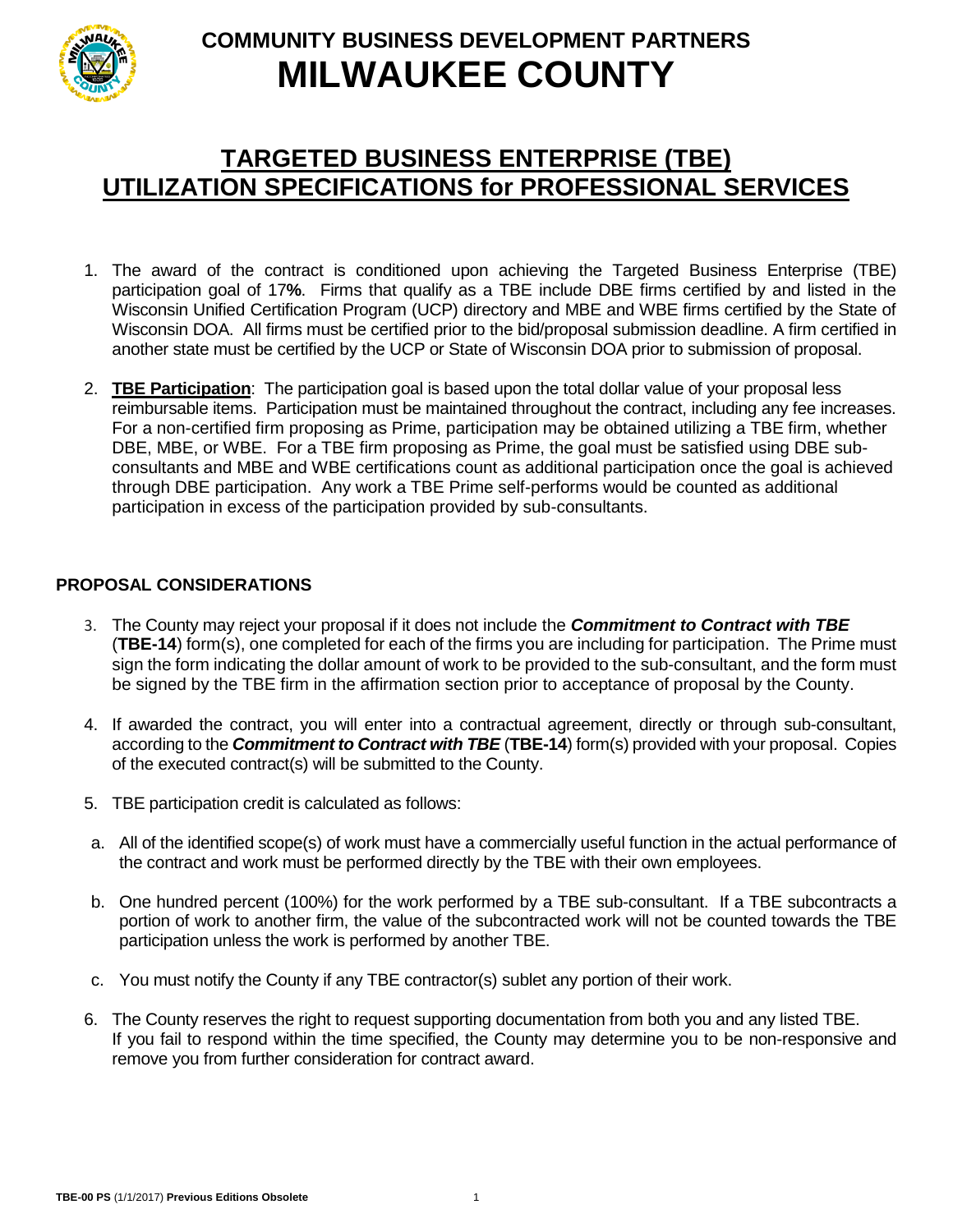

### **FOLLOWING CONTRACT AWARD**

- 7. The County reserves the right to conduct compliance reviews and request, both from you and your subs, supporting documentation to verify TBE participation, in addition to the information entered monthly into the County's online reporting system. The County will notify you if you are not in compliance with contract terms. If you fail to take corrective action as directed, the County may take one or more of the following actions:
- a. Terminate or cancel your contract, in whole or in part;
- b. Remove you from the list of qualified consultants, and refuse to accept future proposals from you for a period not to exceed three (3) years;
- c. Withhold contract payments to cover shortfall; and/or
- d. Bring suit to recover damages up to the amount of the shortfall, including interest at the rate of 12% annually, plus the County's costs, expenses and actual attorney's fees incurred in the collection action.
- **8.** You must submit copies of the executed subcontract agreement(s) for each of the sub-consultants listed on the contract**.** REQUESTS FOR PAYMENT WILL BE DELAYED IF NOT SUBMITTED.
- 9. If the TBE(s) cannot perform, or any other issues arise, you must immediately contact CBDP Compliance at (414) 278-4851. You must submit written notification of your desire for substitution to the TBE affected, and copy the County. This notice must state the reason for the request. The TBE has five (5) business days to provide written objection/acceptance to you. Approval must be obtained from County prior to making any substitutions. TBE consultants are also required to notify and obtain approval from the County prior to subletting work on this project.
- 10. You will enter payments received and payments made to sub-consultants directly into the County's online reporting system on a monthly basis. These entries will cover payments during the preceding month and will include zero dollar (\$0) entries where no payment has occurred. You must also indicate on the invoice work being performed by TBEs. Either a) place the word "TBE" behind the work item or b) break out the work done by TBEs at the end of the report. Failure to comply may result in withholding of payments, or enforcement of other sanctions including those listed in Section 7, above.
- 11. The County has a revolving loan program for DBE firms. If you have contracted with a DBE that is using these County funds, you must assist the County for repayment of these funds. This may include, but is not limited to, providing written information regarding the sub's contract balance, prior payment (two or three party) agreements, and the issuance of two-party checks payable in the name of Milwaukee County and the DBE indebted to the County under this program.
- 12. The County reserves the right to waive any of these specifications when it is in our best interest.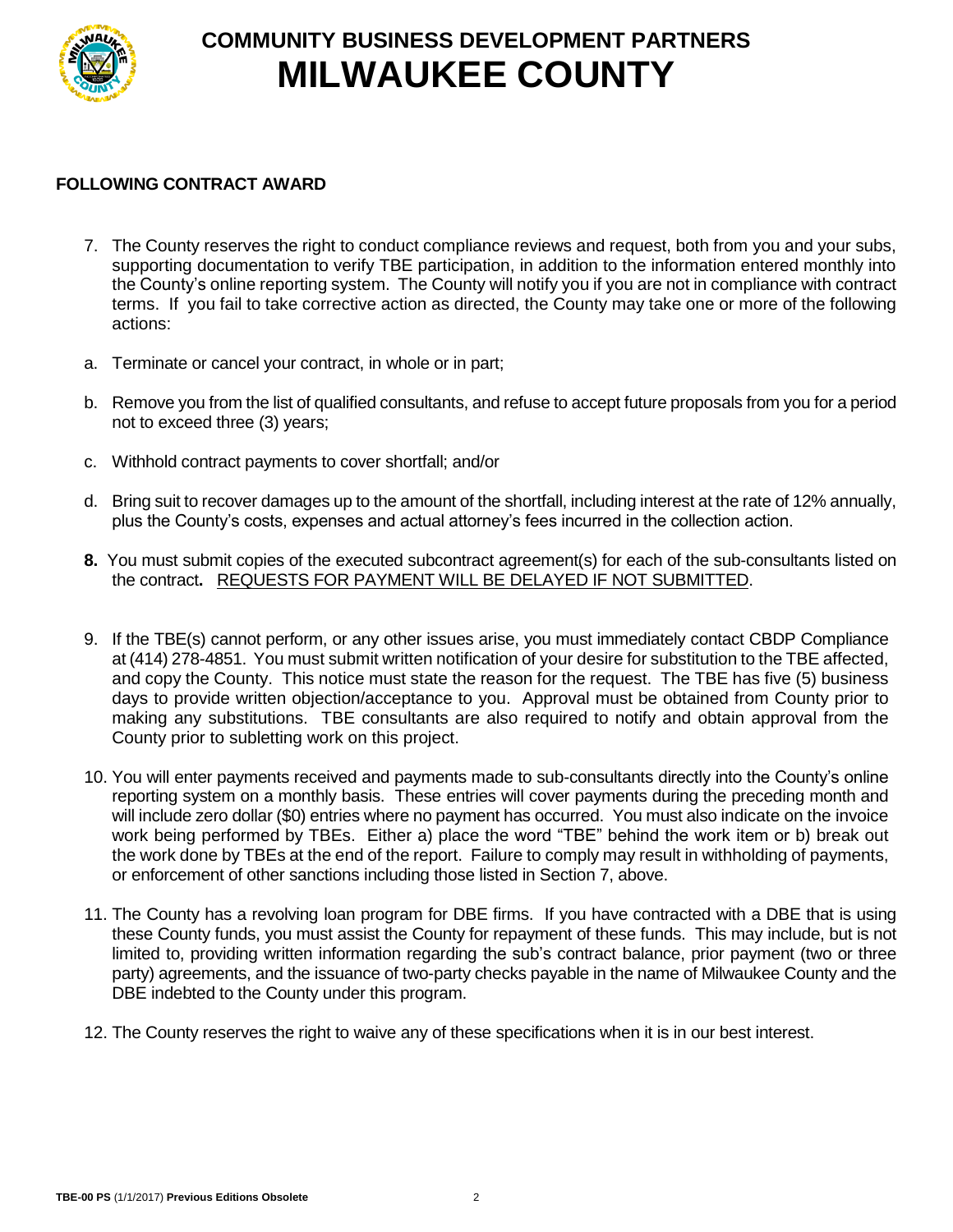**FIRM: Project No: \_\_\_\_\_\_\_\_\_\_\_\_\_\_\_\_\_\_\_\_\_\_**



Milwaukee County requires the following collection of information on all subcontractors, sub-consultants and/or suppliers submitting quotes on Milwaukee County projects. This information is to be submitted with bid/proposal.

#### **PROVIDE THE FOLLOWING INFORMATION ON EACH BID/QUOTE**

| <b>Name</b> | <b>CERTIFICATION</b><br>DBE, MBE,<br>WBE or none | <b>Address</b> | <b>Date</b><br><b>Firm</b><br><b>Established</b> | <b>Work or Service to be Performed</b> |
|-------------|--------------------------------------------------|----------------|--------------------------------------------------|----------------------------------------|
|             |                                                  |                |                                                  |                                        |
|             |                                                  |                |                                                  |                                        |
|             |                                                  |                |                                                  |                                        |
|             |                                                  |                |                                                  |                                        |
|             |                                                  |                |                                                  |                                        |
|             |                                                  |                |                                                  |                                        |
|             |                                                  |                |                                                  |                                        |
|             |                                                  |                |                                                  |                                        |
|             |                                                  |                |                                                  |                                        |

**Note: Information gathered on the background and financial status of firms is protected from disclosure by Federal Regulation.**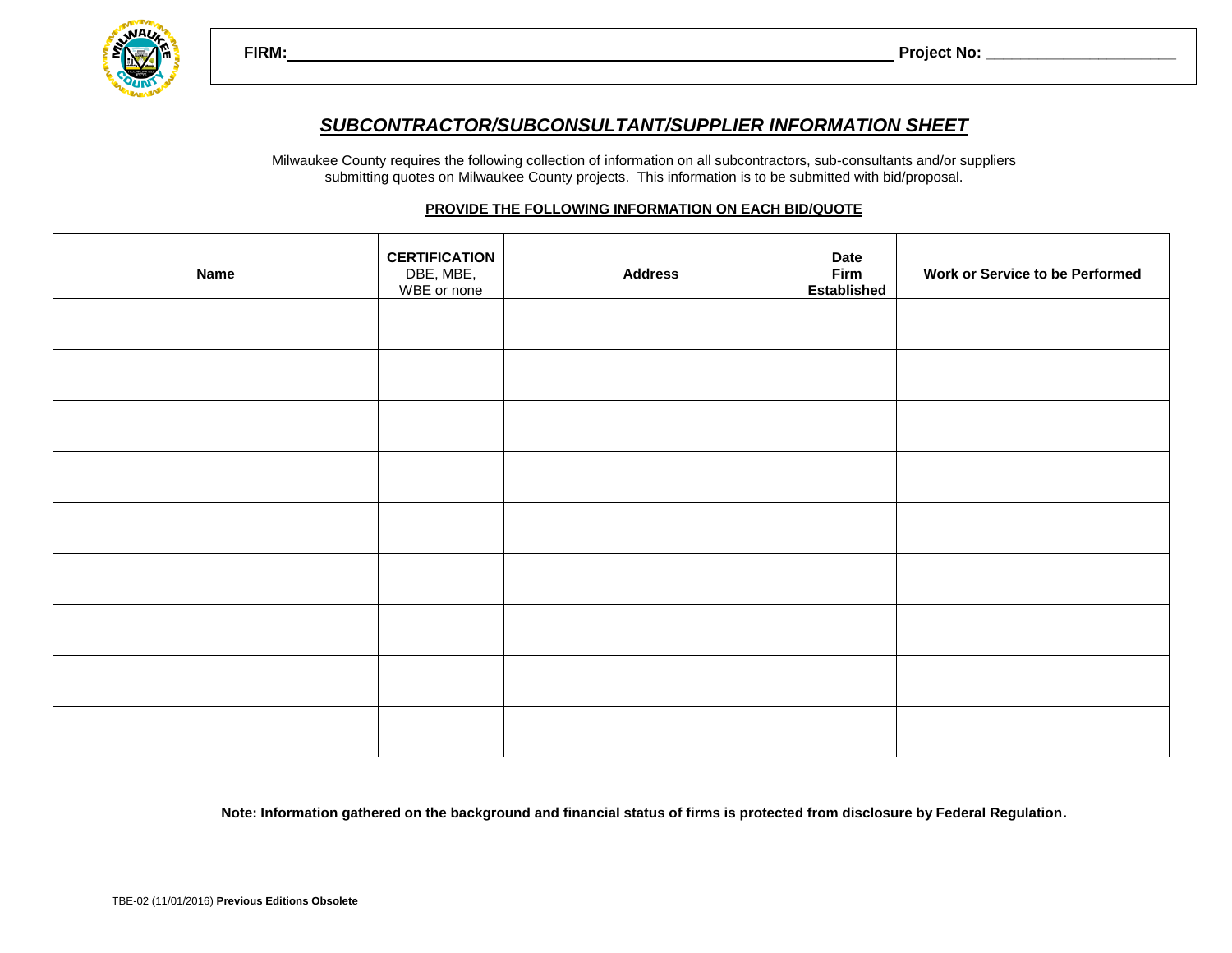

## **COMMITMENT TO CONTRACT WITH** *TBE*

| TOTAL CONTRACT AMOUNT (less allowances)      |                               |                                      |
|----------------------------------------------|-------------------------------|--------------------------------------|
| Scope of Work<br><b>Detailed Description</b> | <b>TBE Contract</b><br>Amount | % of Total<br>Contract               |
|                                              |                               | TBE Goal: TBE Goal:<br>$\frac{1}{2}$ |

### **Bidder/Proposer Commitment (To be completed by firm committing work to TBE)**

I certify that the TBE firm quoted the identified service(s) and cost(s). I further acknowledge our firm having negotiated with, and having received confirmation, on partnering, pricing and delivery from the TBE firm listed herein. Prime Contractor/Consultant The Contractor Consultant Phone Phone Phone Phone of our subs, will enter into contract with the TBE firm listed, for the service(s) and amount(s) specified when awarded this contract. The information on this form is true and accurate to the best of my knowledge. I further understand that falsification, fraudulent statement, or misrepresentation will result in appropriate sanctions under applicable law.

Signature of Authorized Representative Name & Title of Authorized Representative Date

### **TBE Affirmation (To be completed by TBE Owner/Authorized Representative)**

I affirm that our company is certified as (check all certifications that apply)

DBE by the Unified Certification Program certifying partners

MBE by State of Wisconsin DOA

WBE by State of Wisconsin DOA

- I acknowledge and accept this commitment to contract with my firm for the service(s) and dollar amount(s) specified herein, as put forth by (Prime or sub)
- I understand and accept that this commitment is for service(s) to be rendered in completion of the project specified herein and all work is to be completed with my own forces.
- I affirm that approval from CBDP will be obtained prior to subletting any portion of this work awarded to my firm on this project.
- I affirm that the Wisconsin UCP has certified our company as a DBE, and that our company is currently listed in the Wisconsin UCP Directory or we are certified as a MBE or WBE with the State of Wisconsin DOA.

| Signature of Authorized TBE Representative | Name & Title of Authorized TBE Representative | <b>Phone Number</b>   | Date |  |  |  |  |
|--------------------------------------------|-----------------------------------------------|-----------------------|------|--|--|--|--|
| <b>FOR CBDP USE ONLY</b>                   |                                               |                       |      |  |  |  |  |
| <b>Commitment number</b><br>οf             | <b>Participation:</b>                         | <b>Project Total:</b> |      |  |  |  |  |

\_\_\_\_ \_\_\_\_\_\_\_\_ Signature Date